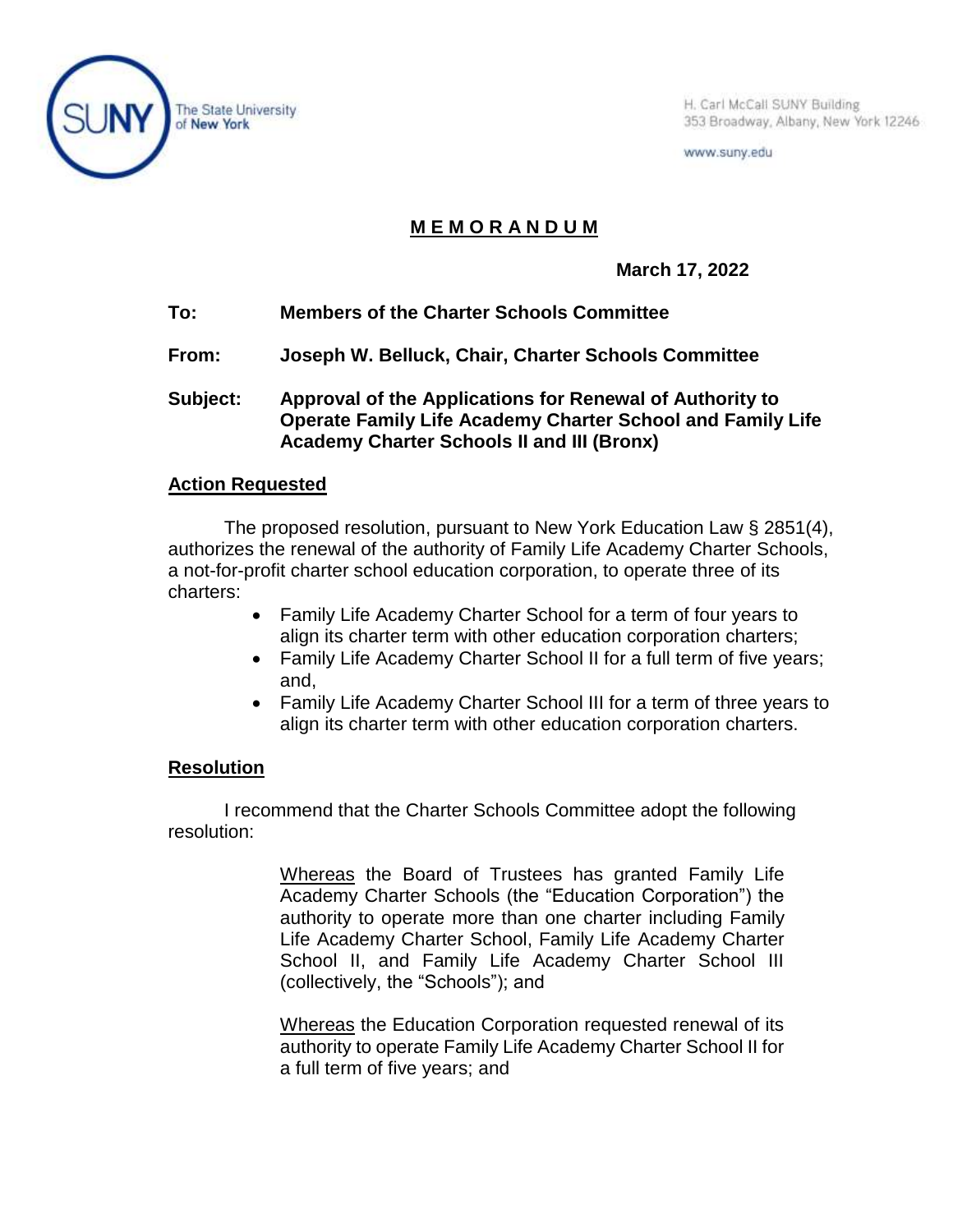Whereas the State University of New York Charter Schools Institute (the "Institute") asked the Education Corporation to request renewal of the authority to operate the remaining Schools through July 31, 2027 in order to align the expiration dates of the Education Corporation's charters; and

Whereas the Charter Schools Committee, acting on behalf of the Board of Trustees, as required by Subdivision 2851(4)(e), has considered, prior to approval of the applications for renewal, the means by which the Schools will meet or exceed the enrollment and retention targets of students with disabilities, English language learners, and students who are eligible applicants for the federal Free and Reduced Price Lunch program as set forth in the applications, which targets were prescribed by the Institute on behalf of the Board of Trustees; now, therefore, be it

Resolved that the Education Corporation's applications for renewal of the authority to operate each School be, and hereby are, approved through and including July 31, 2027; and, be it further

Resolved that: 1) each School, as described in the Education Corporation's application for renewal of authority to operate each School, meets the requirements of the New York Charter Schools Act of 1998 (as amended) and applicable laws, rules, and regulations; 2) the Education Corporation can demonstrate the ability to operate each School in an educationally and fiscally sound manner; and, 3) approval of each application to renew the authority to operate a School is likely to improve student learning and achievement and materially further the purposes set out in Education Law § 2850(2); and, be it further

Resolved that the Institute, on behalf of the Board of Trustees, be, and hereby is, directed to: 1) enter into a proposed charter revision with the Education Corporation in accordance with this resolution, which shall include such assurances and terms as the Institute shall deem necessary and appropriate; and, 2) thereafter, submit the proposed revision to the New York State Board of Regents for review, comment, and potential approval.